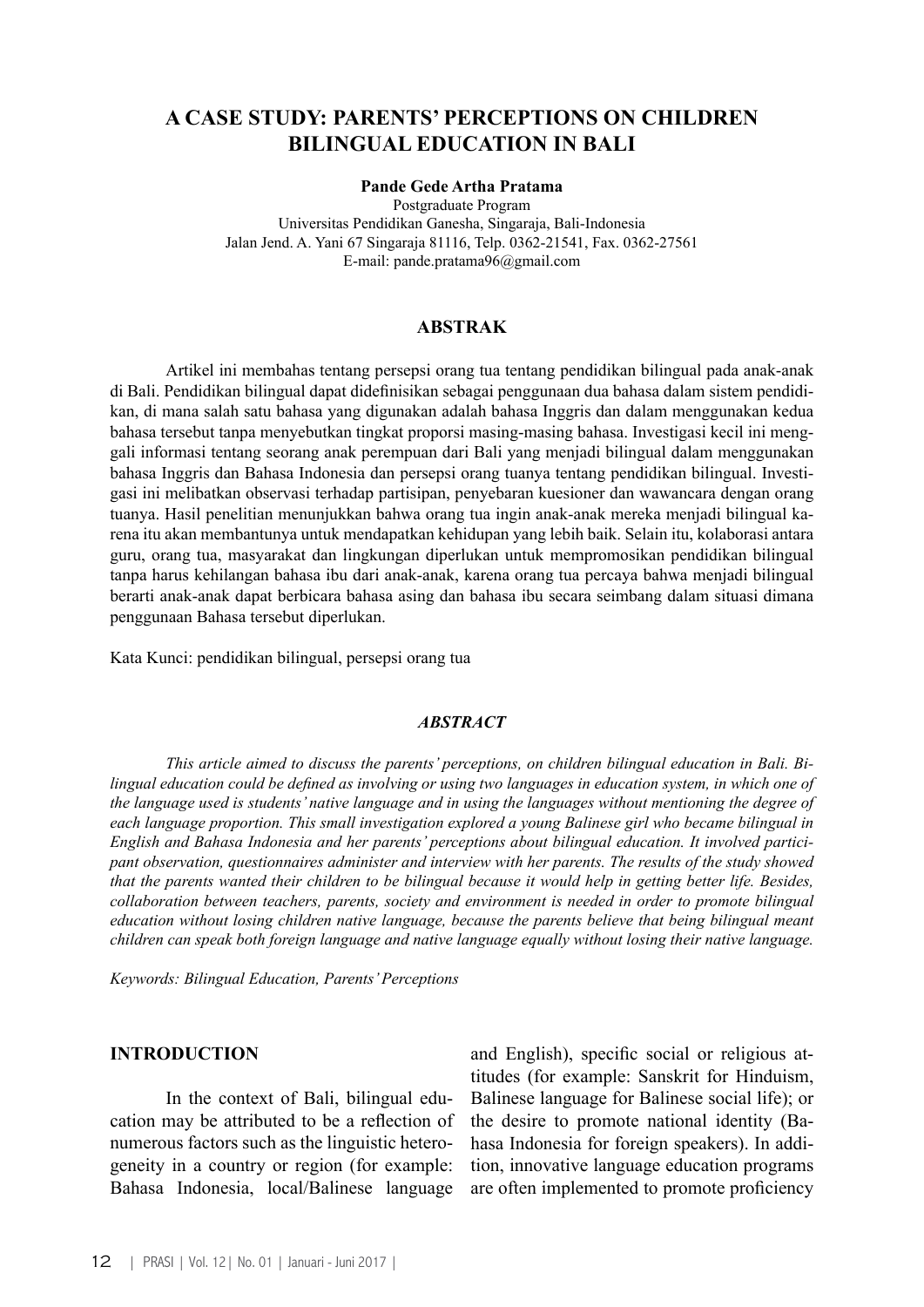in international language of wider communication, together with proficiency in national and regional language. The use of different language in learning process would affect student' skills in using more than one language.

Bilingualism is often defined in the context when an individual is able to utilize at least two languages. Bloomfield in Artini & Nitiasih (2014) defines bilingualism as a "native-like control of two languages". By contrast, Haugen in Fauziati (2014) states that bilingualism begins when the speaker of one language can produce complete meaningful utterances in the other language. If a person speaks two languages, it is beneficial for them both socially and for their brain development.

Nowadays, there are some schools that offer bilingual education program. They teach the students bilingually, which means that the students do not only learn about the language but also learn the material in two languages. Bilingual schools are available from kinder garden to senior high school level. It was because bilingual becoming a new demand by people as a path way to success. Basically, bilingual schools use English in the learning process and also the use their national language in daily conversation in the classroom.

Sending children to a blilingual school is becoming a trend in Bali. This is probably to do with the development of tourism industry in Bali. English becomes an asset for employment opportunities in Bali. Many parents consider that by entering a bilingual school their children's ability in speaking two languages would increase. This study focuses on the parents' perceptions for bilingual children in a bilingual school that promotes early bilingual childhood development. The subject was a 5 year old girl who went to a bilingual school in Singaraja. Her parents were well-educated since her mother was graduated from a post graduate program of English language education and her father was graduated from bachelor program of English language education.

## **Bilingual and Bilingual Education**

Bialystok (2004) as citied at Mahsain (2014) found that bilinguals score the same

as monolinguals in non-verbal tests, but less than monolinguals in verbal tests. Bialystok's study, however, claims that they have not found strong scientific evidence in their favour. In the context of bilingual education in Bali, bilingualism can be straight forwardly described as a concept of teaching that use two languages as the medium of instruction, one of those is an international or prestigious language (i.e. English). However, in the context of educational research in general, the term tends to be very complicated to define as it involves different language situations in different regions and countries (Chen, 2017). According to its literal meaning, "bilingual education" usually refers to any educational program that involves two languages in the progress of teaching. Chen also stated that bilingual education has developed for a long time, and many statements on its definition are concluded by some worldwide famous scholars like Anderson and Boyer (1970). But here is a definition that is more relevant to the primary school education, which is represented as "any system of school education in which, at a given moment in time and for a varying amount of time, simultaneously or consecutively, instruction is planned and given in at least two languages" (Hamer & Blanc citied in Chen, 2017). This definition stresses the use of two languages as media of instruction rather than achieving academic purposes through two languages. As Baker (2001) claimed that, the term of "bilingual education" is like "a simple label for a complex phenomenon". Although many theorists define bilingual education from different angles, most of them share common ground in the following three aspects: school is usually the context of bilingual education; two languages are involved as teaching languages; one of the two languages should be students' first/national language, and the other one is students' second language or can be international language.

Baker (2001) state that the term bilingual education is not as straightforward as it sounds. Mackey (1970) as cited in Baker (2001) classified bilingual education includes 90 varieties of bilingual education. Ferguson, Houghton & Wells, (1977), as cited in Baker,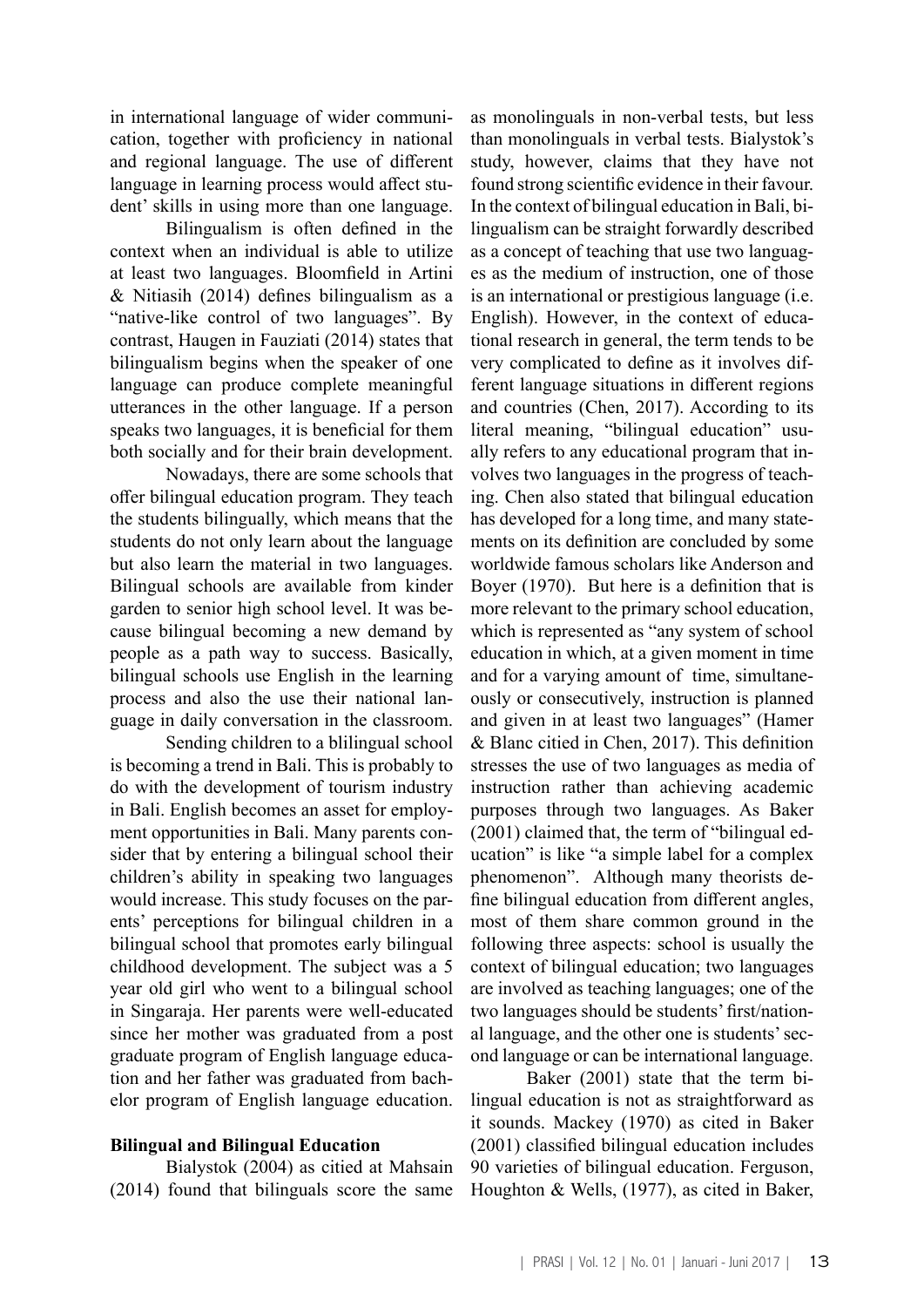(2001) provided several purposes of bilingual education with varying and conflicting philosophies. Some emphasize monolingual forms of education and they are assimilative in nature but some others are pluralist and additive in nature allowing participants to use (Baker, 2001).

In other hands, United Nations Educational, Scientific and Cultural Organization (UNESCO) (1990) embraces the term bilingual education to refer to describing an education environment in which national, native and international languages are spoken (Eteke, 2017). UNESCO states that bilingual education is the education system of using two different instructional languages, one of which is not the learner's first language". Bilingual education differs from conventional language education programmes prepared for EFL and ESL learners. It encompasses receiving education or instruction in two languages instead of only learning the languages themselves as different subjects. It also requires the non-native language exposure in specific contents, which makes it a means of teaching and learning. It gathers learners and teachers from diverse linguistic, cultural and national backgrounds together and ensures conformity among them under a lingua franca (Baker, 2001). Recently, Cambridge Education Brief 3 (2015) as stated in Eteke (2017) defined bilingual education as the use of two or more languages as medium of instruction for content subjects.

Thus, in general, bilingual education could be defined as involving or using two languages in education system, in which one of the language used is students' native language and in using the languages without mention the degree of each language proportion. However, Chen (2017) stated that since there is no one certain definition can be accepted by all people, the criteria of effective bilingual education should be kept in every individual's mind with everyone's own judgement.

### **Helping Children Become Bilingualism**

Parents can help children become bilingual in several ways (Artini and Nitiasih, 2014):

a) Use two languages from the beginning. It **The Effect of Bilingual Education**

can be started in conversation with the children. Let them know both languages because based on the results of research, there is no negative impact if a child is exposed in two languages earlier.

b) If one language is used exclusively at schools, use another language intensively at home. Thus, exposure remains in different languages in different situations or places.

c) Provide opportunities, media and learning resources both languages in daily life. For example prepare interesting story book in English and speak Bahasa Indonesian with the parents.

## **Discussions on Types of Bilingual Education**

Chen (2017) stated based on different standards and factors such as teaching goals, teaching means, nature of teaching objects etc., there are many classifications for bilingual education. Mackey firstly classifies no less than 90 different types of bilingual education in terms of the languages of the home, the languages of the curriculum, the languages of the community in which the school is located, and the international and regional status of the languages (Mackey, citied in Chen, 2017), but it is too detailed to identify. Baker (2001) concludes that those classifications are not systematic and integral enough. He divides bilingual education into ten parts which can be collected into two categories: weak forms and strong forms. The weak forms mainly aim at assimilating the minority languages rather than maintain them, including submersion, submersion with withdrawal classes, segregationist, transitional, mainstream with foreign language teaching, and separatist (Baker, 2001). On the other hand, the strong forms intend to develop both of the two languages that in use: immersion, maintenance or heritage language, two-way or dual language, and mainstream bilingual (Baker, 2001). Weak forms contain bilingual children but bilingualism is not fostered in school, and strong forms have bilingualism as an intended outcome.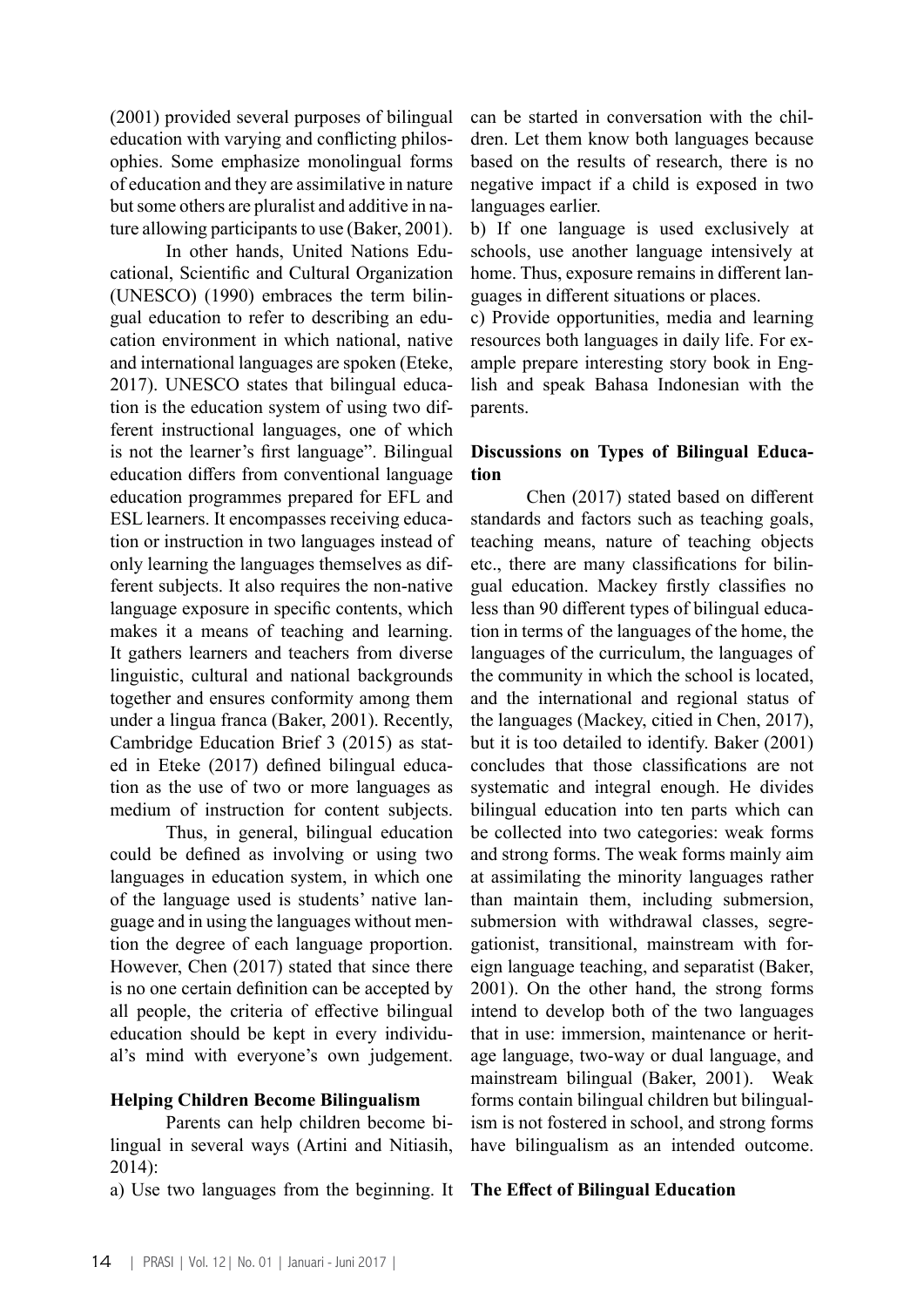Cummins (2003) as citied at Eteke (2017) stated that bilingualism has positive effects on children's linguistic and educational development. In addition, it increases mental flexibility, inter-cultural skills and opportunities for global exchange and trade. Besides, bilingual education, also, boosts cognitive flexibility, and a growing number of studies report that life-long bilinguals outperform monolinguals on a number of non-linguistic tests of cognitive control. The importance of bilingual education is not limited to development of cognitive skills.

Chin (2015) citied in Eteke (2017) also assert that once the balance between native and second language is maintained, the language proficiency in second language and skills in native language tend to improve more, which leads not only to linguistic but also to an academic success as well. As Rivera (2002) citied in Eteke (2017) suggested a review of the research finds that bilingual education is effective in both English and content area knowledge (Eteke, 2017).

Bialystok (2010) as citied in Brickman (2017) found that there are multiple elements affecting early language development in preschool children including neurophysiologic factors, early language sequences, and emotional and environmental factors. The environments in which a child learns language is also important. Duursma (2007) in Brickman (2017) had examined the role of language environments and home literacy activities on bilingual's vocabulary development. They found that examining environmental supports for literacy activities, including determining the number of books found in the household, were factors related to use of the languages in the home (Brickman, 2017).

Brickman (2017) stated that learning is may provide important results regarding when the best period for dual language learning is. In her study, language input is referred to as significant language the child receives from the individuals they interact with. This includes input from the child's peers, teachers, siblings, family members, and caretakers. Language exposure from multiple sources is also noted in this study including television, radio, and other technologies. She also defined significant language input as when someone was speaking directly to the child or the child reacted to something spoken around them. Due to her data being auditory and not visual, it was difficult to differentiate when the child was actually being spoken to and when someone was speaking in the proximity around the child. Therefore, individual interpretations regarding this issue were left to the individual coders.

## **METHODS**

This small investigation explored the ways in which a five-year young Balinese girl living in Singaraja, Northern part of Bali became bilingual in English and Bahasa Indonesia. She took kindergarden level in Aura Sukma Insani Bilingual School. In order to collect the data, this study involved participant observation, video recording on the interaction between the mother and the girl in their home, giving questionnaires proposed by Barker (2001) and interviewing her parents. This paper explored the parents' perceptions and rational for promoting bilingualism to her daughter. In order to collect the data, Baker (1992) as citied in Barker (2001) presented language background or functional bilingualism scale, which endeavour to measure actual use of two language as opposed to proficiency (see: Appendix 1). Besides, there were some questions guided the investigation, such as: a) what were the parents' perceptions about providing bilingualism for their daughter? b) What were the challenges they found in conducting bilingualism for her daughter?

The data were collected by using documentation method. A questionnaire was given to the parents and the response was analysed and described. To support the data, a semi-structured interview was conducted to the parents in order to cross-check the results of the questionnaires. And last, the video recording was conducted in order to gain more information about participant's bilingualism development in daily life contexts.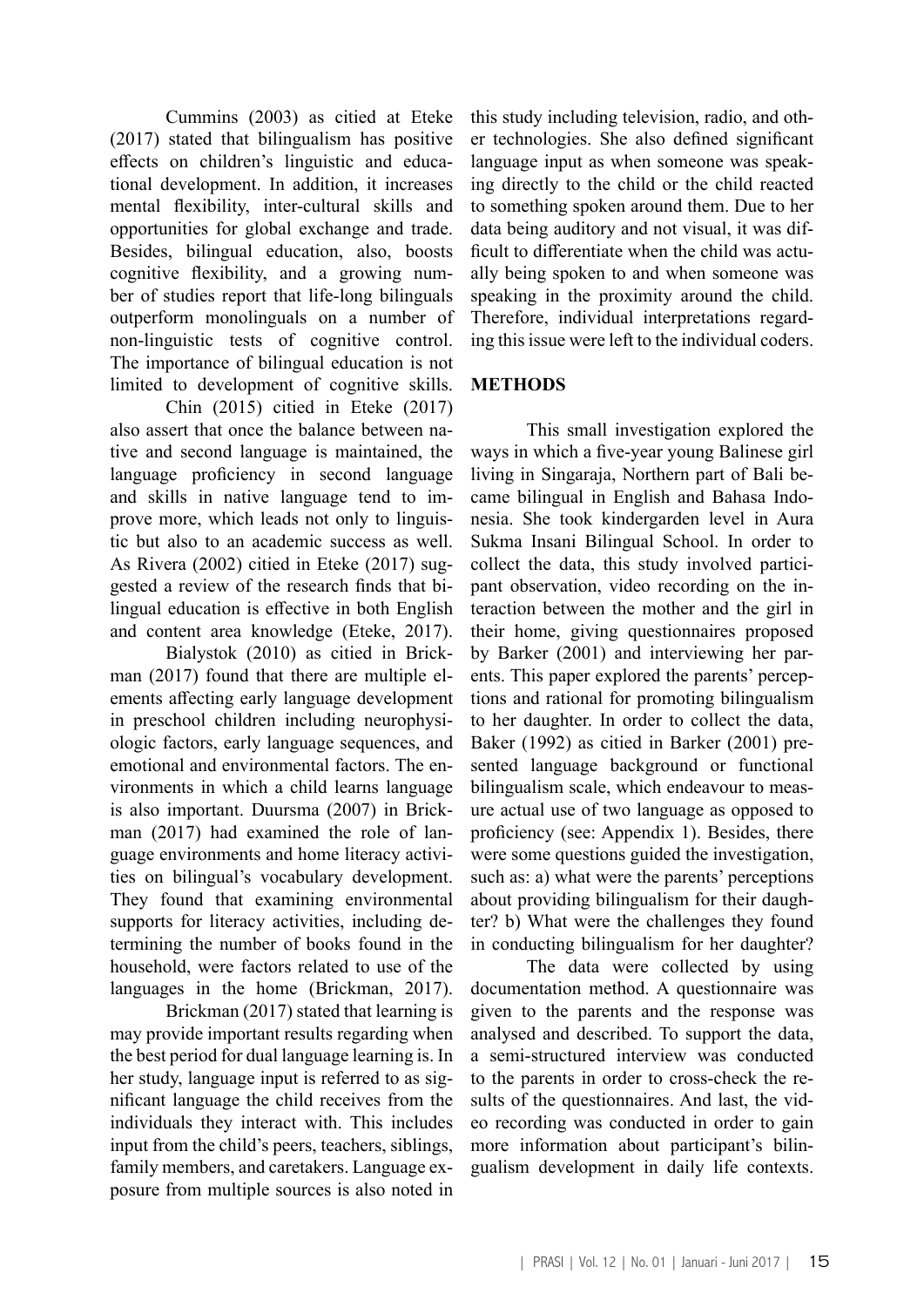## **Background of the Family**

Since, this study belonged to a case study and as a mini investigation this study concerned on a family which conducted Bilingual Education for their first daughter. In this case, this family was selected because they had a commitment for educating their children bilingually. As the participant of this study, the background of participant's family was presented here. Ivy, 5 years old girl taking bilingual education at Aura Sukma Insani Bilingual School. Her parents were graduated from English Language Education Department at Universitas Pendidikan Ganesha, Singaraja Bali. Her parents are bilingual. Her mother worked as a lecturer at Institute for Tourism and Cruise Ship, and her father worked as a staff in the International Office and Partnership in one university in Singaraja. Ivy lived with her parents and they were fluent in English, Bahasa Indonesia and Balinese Language.

## **FINDING AND DISCUSSION**

This section showed the findings from the questionnaires, the interviews and a transcript from a video recording when the participants retelling a short story from Bahasa Indonesia to English.

Table 1. Patterns of Language Interaction for the Participants

| Language   Language<br>used by<br><b>Participants</b>                    | used to the<br><b>Participants</b>                                                                              | Language<br>used by the<br>activity                                                   |
|--------------------------------------------------------------------------|-----------------------------------------------------------------------------------------------------------------|---------------------------------------------------------------------------------------|
| - She spoke<br>in bahasa<br>more often<br>than English<br>to her father. | - Her father<br>used Bahasa<br>more often<br>than English<br>when he was<br>speaking to<br>the partici-<br>pant | - She<br>watched TV<br>program<br>or video in<br>English more<br>often than<br>Bahasa |

| - She spoke<br>English<br>and Bahasa<br>equally to<br>her mother                                                                               | - Her mother<br>always speak<br>in English<br>and Bahasa<br>equally to the<br>participant                                                            | - She some-<br>times lis-<br>tened to ra-<br>dio program<br>in English<br>more often<br>than English                                                                                                                                                          |
|------------------------------------------------------------------------------------------------------------------------------------------------|------------------------------------------------------------------------------------------------------------------------------------------------------|---------------------------------------------------------------------------------------------------------------------------------------------------------------------------------------------------------------------------------------------------------------|
| - She spoke<br>in English<br>more often<br>than Ba-<br>hasa to her<br>friends in<br>the class-<br>room                                         | - Her friends<br>in the class-<br>room spoke in<br>English more<br>often than Ba-<br>hasa to her                                                     | - She read<br>books in<br>English<br>and Bahasa<br>equally-She<br>did his reli-<br>gion using<br>bahasa more<br>often than<br>English                                                                                                                         |
| - She spoke<br>in English<br>more often<br>than Bahasa<br>to her teach-<br>ers                                                                 | - Her teacher<br>in bilingual<br>school spoke<br>in English<br>more often<br>than Bahasa<br>to her                                                   | - She read<br>comics in<br>English more<br>often than<br>Bahasa                                                                                                                                                                                               |
| - She spoke<br>always in<br>Bahasa to<br>her neigh-<br>bour, friends<br>on the<br>playground,<br>grandpar-<br>ents and<br>other rela-<br>tives | - Her neigh-<br>bour, friends<br>on the play-<br>ground,<br>grandpar-<br>ents and<br>other relatives<br>spoke always<br>in Bahasa to<br>her everyday | - She listened<br>to music in<br>English more<br>often than<br>Bahasa<br>- Shop-<br>ping, play-<br>ing sports,<br>calling on<br>telephone,<br>doing social<br>activities and<br>other leisure<br>activities, she<br>used Bahasa<br>more often<br>than English |

According to the table presented above, it could be seen that Ivy mostly got English in her daily conversation when she talked with her mother and also with her teachers and friends in the classroom. She watched TV program or video, read comics,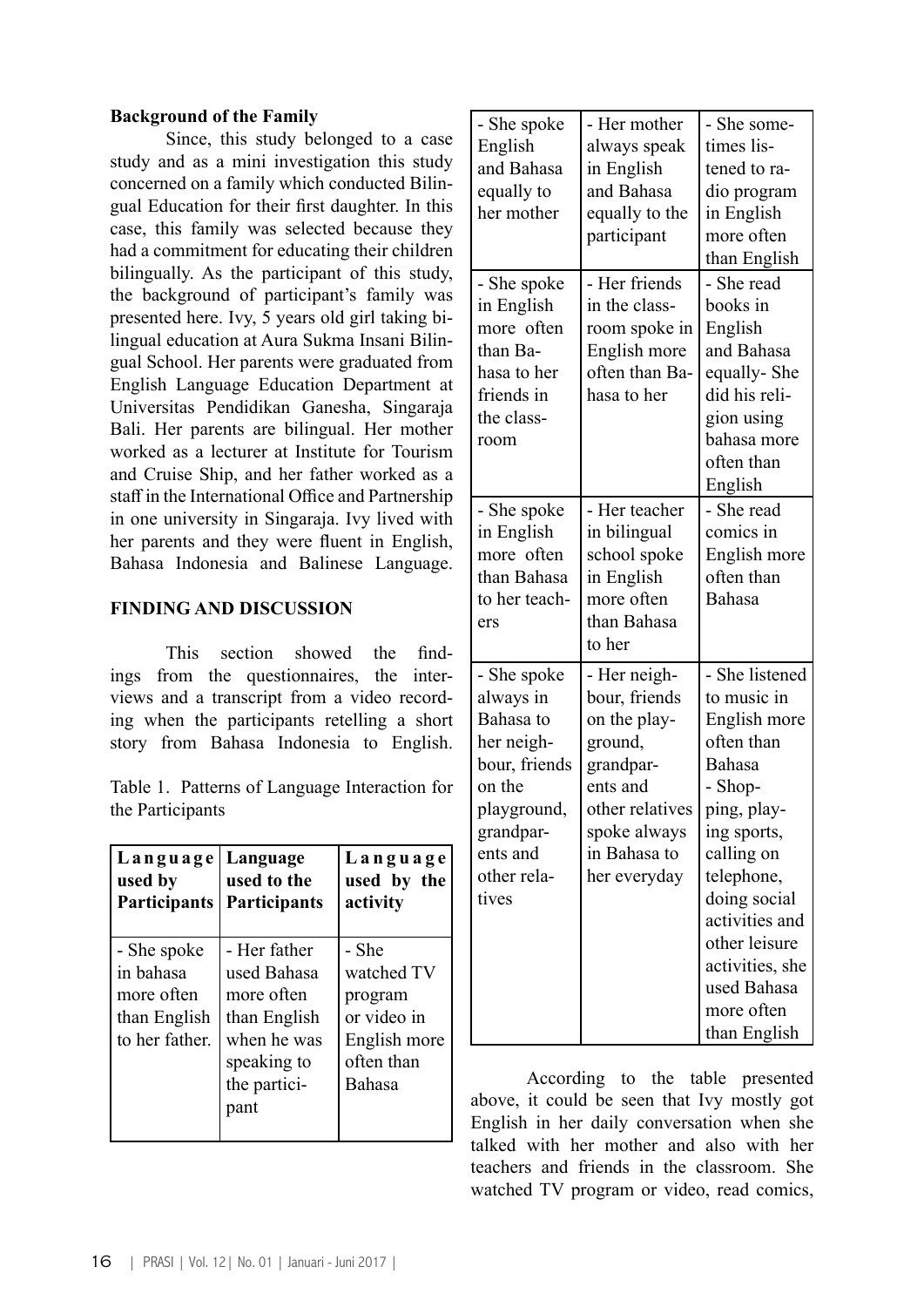listened music and radio program in English more often than Bahasa in order to required English experiences. It was supported by Duursma (2007) which stated the role of language environments and home literacy activities on bilingual's vocabulary development.

Language input is referred to as significant language the child receives from the individuals they interact with. This includes input from the child's peers, teachers, siblings, family members, and caretakers. Language exposure from multiple sources is also noted in this study including television, radio, and other technologies.

### **Parents' Perceptions on Bilingual Education**

Ivy's parents agreed that it was very important for Ivy to enter bilingual education since early age. According to their own experiences, they had learnt English since they were 9 years old, but they could speak English well after they entered the university level (around 20 years old). With regard to their experience, they expected that their daughter could be bilingual since her daughter was still young. Ivy's mother also believed that being proficient in two languages or more would help to make a better life. Her belief were supported Cambridge Education which stated that bilingual increases "mental flexibility", "inter-cultural skills" and "opportunities for global exchange and trade". These reasons bring them to bring bilingual education for their daughter from early age. In other hands, they wanted her daughter had a good personal character because by learning the language, she could learn about the culture also.

Ivy's interest with English started when she was 2 years old. She liked watching English video and sometimes she repeated some English words following the model in the video. Besides, he spent a lot of time watching cartoons, and she repeated everything that was said in the movie or video. Moreover, after entering the school Ivy's parents put her in Bilingual School in Singaraja and she enjoyed being in that school. She could learn how to speak in English at school, and she spoke more at home with her parents.

Based on the table presented before, it could be seen that nobody spoke always in English to Ivy. According to Ivy's parents, they wanted her daughter could use English and Bahasa Indonesia equally. They wanted her daughter could speak in English well, and also maintained using Bahasa Indonesia and Balinese language as her first language. Besides, in every level of education it would be Bahasa Indonesia, English and Balinese language were taught at schools and also Bahasa and English would be used as Examination Subjects. Thus, they wanted Ivy become bilingual to help her in the next level of education. Ivy was in golden age of learning. Her parents believed that this is the best time to learn because in this age she could receive everything fast. It made Ivy's parents believed that there were no difficulties for Ivy to learn two languages. Besides, her school employed the well - established curriculum for bilingual education for young children.

However, Ivy's parents stated that sometimes they were worried about Ivy's bilingual education because there were some challenges and obstacles found by her parents. They thought that lack of support from community and family would affect Ivy's bilingualism. In her daily life, the majority of the population spoke Bahasa Indonesia and Balinese Language and also Ivy's close relatives always used bahasa Indonesia in their daily speaking at home. Ivy's parents assumed that in getting enough input about Bahasa Indonesia and Balinese language were easy. However in getting English input, Ivy only got it from the school  $(8 a.m. - 11 a.m. only)$ , besides in daily interaction to her parents sometimes Ivy also used Bahasa Indonesia. Regarding to this obstacles, Ivy's parents prepared movie, video, comics and books in English to create more awareness about using English for Ivy. English is considered as the international language of business, technology, and science. It is the language that you need to succeed in the world. Therefore, it is not surprising that Ivy's parents wanted her daughter became fluent in English besides in bahasa Indonesia and Balinese language.

Seeing the obstacles and challenges in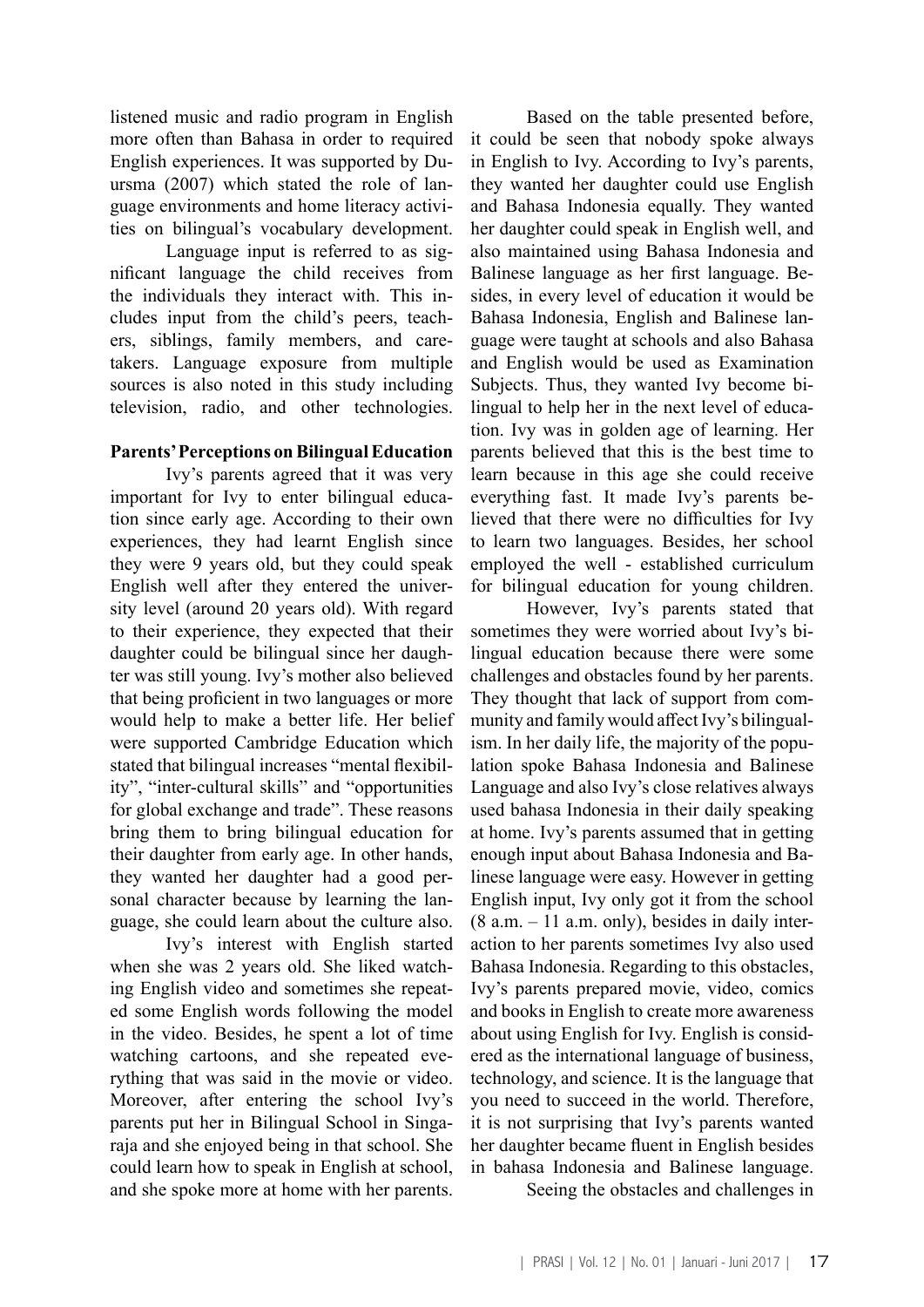Ivy's bilingual education, her parents expected that they need collaboration between parents and educators in the context of community. Parents and early child-hood teachers alike need to be educated on issues of bilingualism, including: the complex and lengthy process involved in bilingual language development in early childhood; the positive impact of productive bilingualism in the academic success of students, amply documented in the literature. A better understanding of both the advantages of maintaining the first language and the difficulties in reaching bilingualism should be given more attention, to use other resources in addition to speaking English at home and society would help student's ability in using English.

Educators and parents can support the use of different languages in the school by pushing for programs that aim at promoting bilingualism for children. When this is not possible, the schools should display a positive attitude toward the choices of language used by acknowledging, accepting, respecting, and promoting not only English but their native language and then students' local language, in this case Balinese language as well, because when the balance between native and second language is maintained, the language proficiency in second language and skills in native language tend to improve more (Chin, citied in Eteke, 2017). This can be accomplished by using approaches to teaching and learning in the classroom that capitalize on the language and culture of all the children, by teachers encouraging parents and other family members to speak both languages at home, by hiring personnel that are bilingual, by encouraging all personnel in the schools who are proficient in both languages to speak it in school for other purposes, and by providing parents with information regarding afterschool programs that promote both languages in the community.

### **CONCLUSION**

Collaboration between parents and institutions of education is also needed to promote bilingual education for children. In addition, parents at home and educators in the

classroom can teach young children lullabies, songs, poems, stories, dances, and games in different languages (English, Bahasa Indonesia and Balinese language); they can also use tools especially appealing to children such as the Internet, music, videogames, audiotapes, and TV programs in those language. As Brickman (2017) stated that significant language input as when someone was speaking directly to the child or the child reacted to something spoken around them. In this case, parents' perceptions about bilingual education was very important for the children because it would help to make a better life, generating good personal character because by learning the language, children could learn about the culture also. However, it was necessary for the children to learn about their native language (Bahasa Indonesia and Balinese language) to maintain their native language. Also, the support of families, environment and society would affect the success of being bilingual for the children because they support the system of school education in which the instruction is planned and given in at least two languages simultaneously or consecutively.

## **REFERENCES**

- Artini, L. P. & Nitiasih, P. K. 2014. *Bilingualism dan Pendidikan Bilingual.* Graha Ilmu: Yogyakarta
- Baker, Colin. 2001. *Foundation of bilingual education and bilingualism*. Great Britain: Biddles Ltd.
- Brickman, Angela Kathryn. 2017. *Parent Report And Audio Recording Patterns In Bilingual Children Who Speak A Minority Language At Home* (Under graduate Honors Theses 1300). University of Colorado Boulder. (Retrieved from: https://scholar.colorado. edu/honr\_theses/1300)
- Chen, Yang. 2017. *Evaluation Of Different Bilingual Education Models And Its Application On Primary School Children Literacy.* Studies in English Language Teaching Volume 5 No.4 Year 2017. ISSN 2372- 9740 Retrieved from:(http://www. scholink.org/ojs/index.php/selt/article/